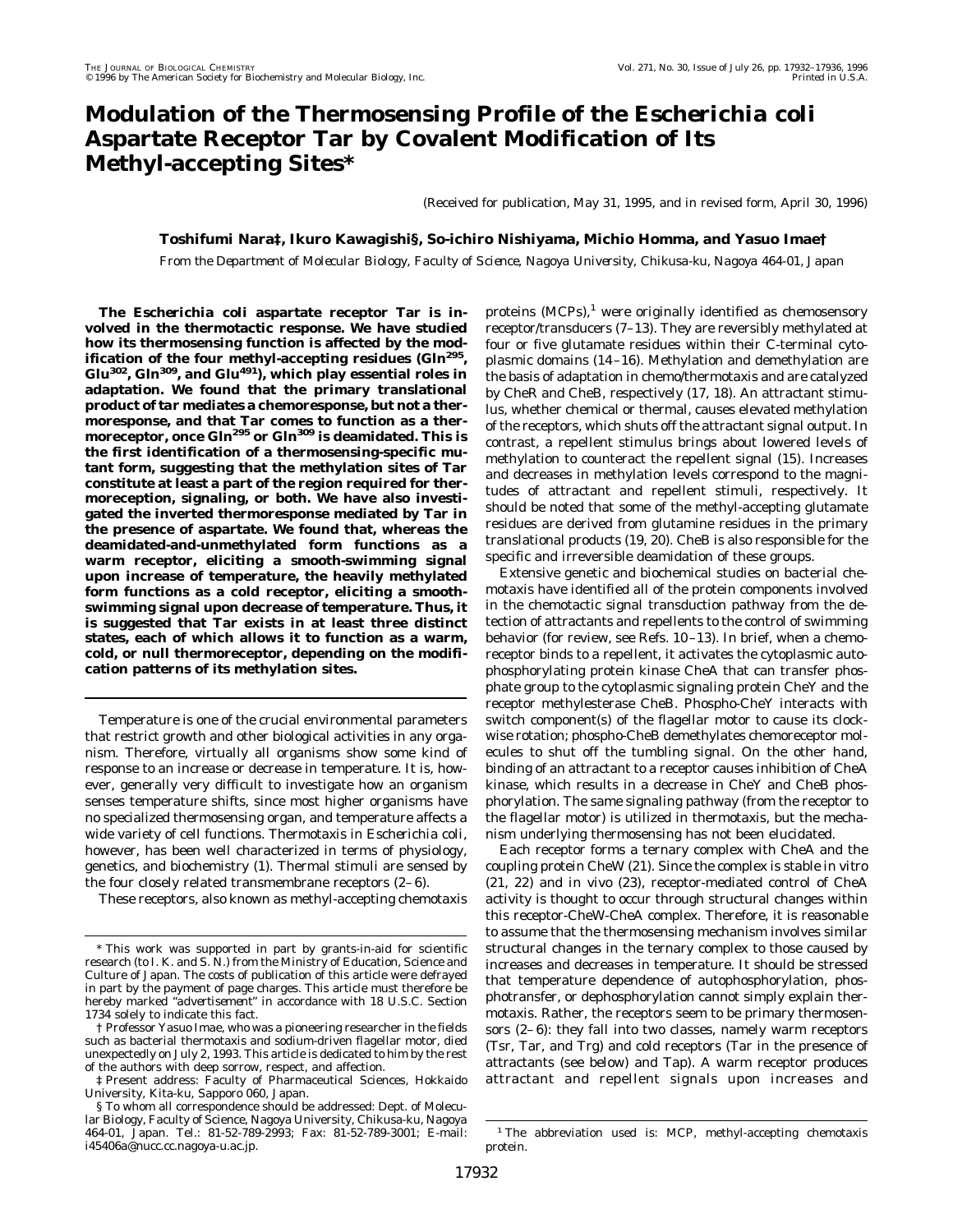decreases in temperature, respectively, whereas a cold receptor mediates the opposite responses to the same stimuli (6).

Interestingly, two lines of evidence suggest that covalent modification of the methyl-accepting sites might influence the thermosensing properties of the receptors. First, *cheB*-defective strains, which can respond to but cannot adapt to chemotactic stimuli, show no thermoresponse, whereas *cheR*-defective strains, which cannot adapt either, retain thermosensing abilities (2, 24). The absence of a thermoresponse in *cheB* mutants might be due to the absence of deamidation and/or demethylation of the receptors. Alternatively, CheB might be involved in the thermosensing/signaling process: *e.g.* it might constitute a thermosensor complex with the receptor, CheW and CheA. Second, Tar produces inverted thermotactic signals in the presence of any of its specific attractants, such as aspartate and maltose (3, 5). Whereas it usually functions as a warm receptor, Tar appears to be converted into a cold receptor after adapting to an attractant. Enhanced methylation of Tar has been proposed to cause this attractant-dependent conversion of thermoreceptor function.

In this study, we have studied the roles of the methyl-accepting residues ( $Gln<sup>295</sup>$ ,  $Glu<sup>302</sup>$ ,  $Gln<sup>309</sup>$ , and  $Glu<sup>491</sup>$ : the set of the four residues will be referred to as [QEQE] throughout this paper) in the thermosensing function of Tar, by examining thermosensing profiles in the various genetic background.

### EXPERIMENTAL PROCEDURES

*Bacterial Strains—*All of the bacterial strains used in this study are derivatives of *E. coli* K-12. Strains HCB339 (Δtsr-7021 Δ(tar-tap)5201 *trg*::Tn*10 thr leu his met rpsL136*) (25), CP553 (D*trg-100 zab::*Tn*5* D(*tar* $c\bar{h}eB$ )2234  $\Delta t$ sr-7028) (26), and RP1245 ( $cheR$ )<sup>2</sup> were provided by H. C. Berg of Harvard University, C. Park of Korea Advanced Institute of Science and Technology, and J. S. Parkinson of University of Utah, respectively.

*Plasmids—*A pBR322-based plasmid pAK101 (27), which carries *tar* and *cheW*, was provided by M. I. Simon of California Institute of Technology. Plasmids pRA130, pRA131, and pRA132, coding for the mutant Tar proteins whose Gln<sup>295</sup> and Gln<sup>309</sup>, Gln<sup>295</sup> alone, and Gln<sup>309</sup> alone, respectively, are replaced by Glu, were constructed from pAK101 in this study as follows. The codons for residues 295 and 309 were changed from CAG (Gln) to GAG (Glu) using site-directed mutagenesis. The mutations were verified by nucleotide sequencing. Plasmid pNI130, which was constructed from pRA101 and pLAN931 (28), is the pBR322 based plasmid that carries the same mutant *tar* gene as pRA130 but lacks most of the *cheW* sequence.

A *cheR*-carrying plasmid pRAR1 was constructed as follows. The 2.3 kb *Nru*I-*Pvu*II fragment of plasmid pDV2,<sup>3</sup> provided by P. Matsumura of University of Illinois, Chicago, was blunt-ended and ligated with *Eco*RV-digested pACYC184. The ligation mixture was introduced into the *cheR* mutant RP1245, and chloramphenicol-resistant CheR<sup>+</sup> transformants were selected. Plasmid DNA was extracted from the clones and examined by restriction enzyme digestion.

*DNA Manipulations—*Routine DNA manipulations were carried out according to standard procedures (29). Restriction endonucleases and other enzymes for DNA manipulations were purchased from Takara Shuzo Co., Ltd. (Kyoto, Japan). Site-directed mutagenesis was performed by the method of Kunkel *et al.* (30). Oligonucleotides for mutagenesis and DNA sequencing were synthesized at the Center for Gene Research at Nagoya University.

*Measurement of Chemoresponse—*Temporal stimulation assays were carried out as described previously (5). Cells were grown at 30 °C with vigorous shaking in tryptone-glycerol broth (1% Bacto-tryptone (Difco Laboratories, Detroit, MI), 0.5% NaCl, and 0.5% glycerol) supplemented with ampicillin (50  $\mu$ g/ml) and, if necessary, chloramphenicol (25  $\mu$ g/ ml). After 5 h of cultivation, cells were harvested by centrifugation at room temperature and washed with motility medium (10 mM potassium phosphate buffer (pH 7.0), 0.1 mM EDTA, 10 mM sodium DL-lactate (pH  $7.0$ , and 0.1 mm L-methionine). Cells were resuspended in motility medium and kept at room temperature. Immediately after adding an attractant or a repellent to the cell suspension, the swimming pattern



FIG. 1. **Absence of thermotactic response of the CP553 (CheB<sup>-</sup> CheR**2**) cells carrying pAK101 which contains the wild-type** *tar* **gene.** *A*, swimming behavior of the cells with (*closed circles*) or without (*open circles*) 10  $\mu$ M aspartate. *B*, the time course of the temperature.

of the cells was observed with a dark-field microscope and recorded on videotape. The smooth-swimming fraction was measured photographically as described previously (31). The threshold concentrations of chemicals for tactic responses were estimated from their dose-response curves. Synthetic sodium L-aspartate obtained from ICN Pharmaceuticals, Inc. (Plainview, NY) was used throughout the measurement of chemoresponse.

*Measurement of Thermoresponse—*A cell suspension was prepared as described in the previous section. If necessary, an appropriate concentration of aspartate or glycerol was added to cells suspended in motility medium. A drop of the suspension was placed on a glass slide mounted on a temperature control apparatus as described previously (2). The temperature was changed from 20 to 30 °C and returned to 20 °C. Temperature changes were monitored by a constantan-chromel thermocouple inserted into the suspension. Changes in the swimming pattern of the cells were measured quantitatively as described in the previous section.

#### RESULTS

*Inhibition of the Thermosensing Ability of Tar by the Remaining Glutamine Residues—*To address the role of CheB in thermosensing, we first examined whether Tar with [QEQE] functions as a thermoreceptor, rather than [QEmQEm] (Em standing for a methylated glutamate residue), which is expressed in *cheB*-defective strains and does not mediate thermoresponse. The plasmid pAK101 carrying wild-type *tar* was introduced into strain CP553, which is defective in *cheB* and *cheR* as well as all four receptor genes (in all experiments in this study, the *E. coli* host strains are defective in all four receptor genes and the only receptors derive from the plasmidborne *tar* genes). In this strain, the methylation/amidation state of Tar is fixed at [QEQE]. The resultant strain pAK101/ CP553 showed extremely tumbly motility and showed no thermoresponse upon temperature shift (Fig. 1*A*, *open circles*). Even when the smooth-swimming fraction of the cells was increased by adding aspartate, no thermoresponse was seen (Fig. 1*A*, *closed circles*). Since neither the methylated [QEmQEm] nor the unmethylated [QEQE] form of Tar has thermosensing

<sup>2</sup> J. S. Parkinson, personal communication.

<sup>3</sup> P. Matsumura, personal communication.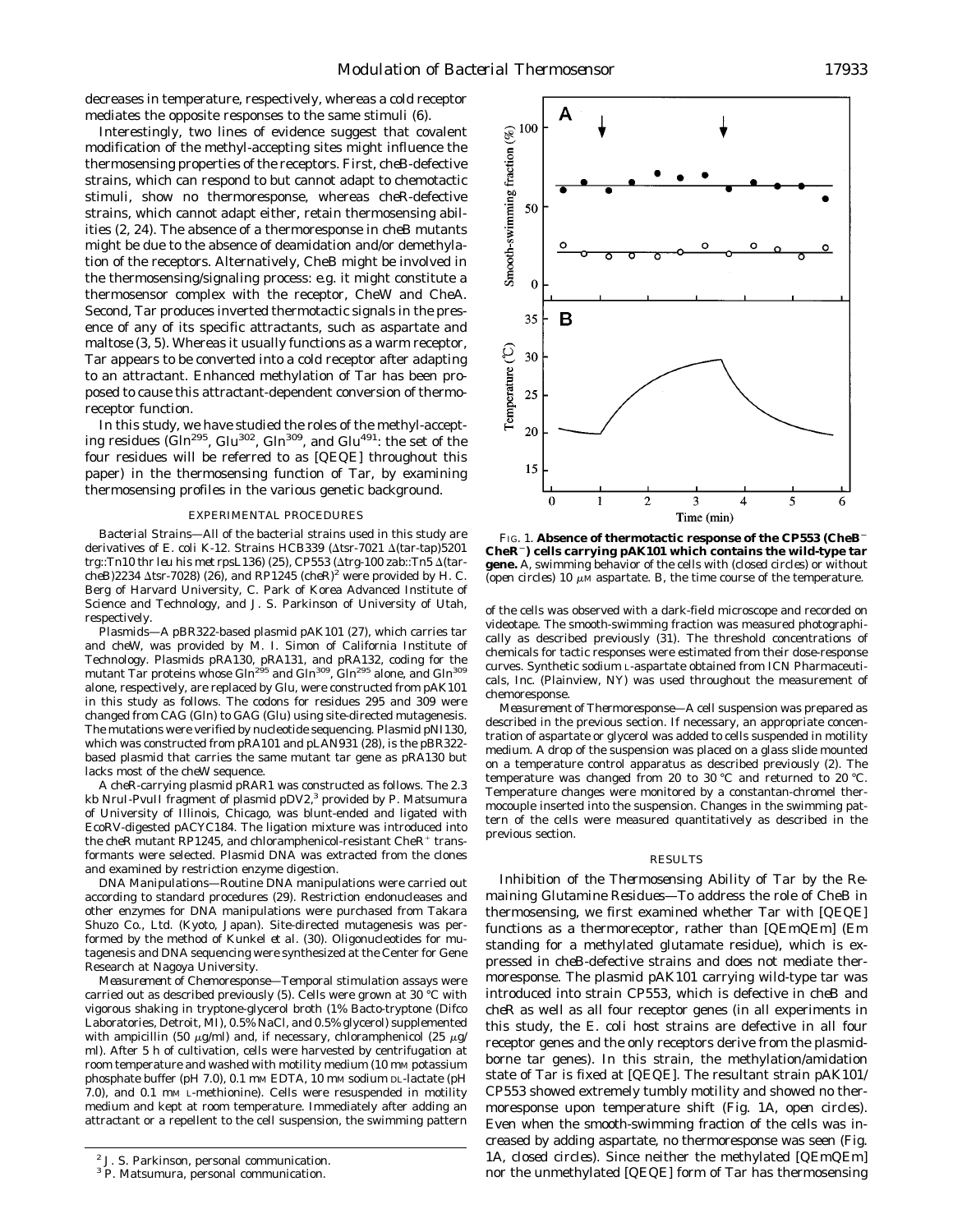

FIG. 2. **Thermoresponses mediated by the deamidated form ([EEEE]) of Tar.** Smooth-swimming fraction of pRA130/CP553 (CheB<sup>-</sup> CheR<sup>-</sup>) cells was measured in the presence (*closed circles*) or absence (*open circles*) of glycerol. *Arrows* indicate the beginning of temperature change.

ability, failure of demethylation of the receptors in *cheB* mutants *cannot* explain their inability to respond to temperature shift.

We then examined whether the absence of deamidating activity in *cheB* mutants is responsible for this phenomenon. We constructed a *tar* gene coding with two glutamine codons in the methylation sites replaced by glutamate and expressed the resulting "genetically deamidated" receptor ([EEEE]) in the *cheB cheR* background (CP553). The resulting cells (pRA130/ CP553) swam extremely smoothly regardless of temperature change (Fig. 2), but showed a normal thermoresponse when the smooth-swimming fraction was decreased by adding glycerol, a repellent recognized by Tar (31, 32) (Fig. 2). It should be noted that CP553 cells which do not have any receptor swam always smoothly and did not respond to temperature change even in the presence of glycerol (data not shown). Moreover,  $CheB<sup>+</sup>$  $CheR<sup>+</sup>$  cells expressing wild-type Tsr, Tar, Trg, or Tap show thermoresponses in the absence of glycerol  $(2-6)$ . Therefore, temperature-dependent changes in the intracellular concentration of acetyl phosphate, which can donate a phosphate group to CheY (33), is not likely to be the cause of thermotaxis. The fact that even a *cheB*-defective strain can respond to temperature changes indicates that CheB is *not* a thermosensor nor a part of a thermosensor complex. Rather, Gln<sup>295</sup>, Gln<sup>309</sup>, or both seems to prevent thermosensing function of Tar.

To examine which glutamine residue has the inhibitory effect on thermosensing ability, Gln<sup>295</sup> and Gln<sup>309</sup> of Tar were replaced by Glu singly: *i.e.* [EEQE] and [QEEE]. In the *cheB cheR* background, both of them mediated normal thermoresponses when smooth-swimming fraction of the cells was decreased by adding glycerol (Table I). These results suggest that the presence of both  $Gln<sup>295</sup>$  and  $Gln<sup>309</sup>$  in the methyl-accepting sites prevents Tar from thermosensing in the *cheB*-defective strains. We therefore concluded that in the wild-type strain, the primary translational product of Tar ([QEQE]) cannot function as a thermoreceptor, although it has the chemosensing ability, and that Tar acquires thermoreceptor function, once either of its glutamine residues is deamidated by CheB.

*Methylation of Tar in the Presence of Aspartate Results in Its Conversion from a Warm to a Cold Receptor—*We now turn to the question how Tar is converted to a cold receptor in the presence of a specific attractant such as aspartate. We first examined whether the genetically deamidated mutant Tar receptor ([EEEE]) has the same thermosensing characteristics as the wild-type Tar ([QEQE]) in the  $CheR^+ CheB^+$  background. Plasmid pNI130 coding for Tar with [EEEE] was introduced

TABLE I *Effect of the glutamine residues in the methylation sites on thermosensing ability of Tar*

| Plasmid <sup>a</sup>        | Methyl-accepting<br>sites of Tar           | Swimming<br>pattern <sup>b</sup> | Thermoresponse <sup><math>c</math></sup> |
|-----------------------------|--------------------------------------------|----------------------------------|------------------------------------------|
| pAK101                      | [QEQE]                                     | Tumble                           |                                          |
| pRA131                      | [EEQE]                                     | Random                           |                                          |
| pRA132                      | [QEEE]                                     | Random                           |                                          |
| . .<br>$\sim$ $\sim$ $\sim$ | $\cdot$ $\cdot$<br>$\cdot$ $\cdot$ $\cdot$ | .<br>.                           | $\alpha$<br>$\sim$ $-$                   |

 $a^a$  Each plasmid was introduced into the host strain CP553 (CheB<sub>CheR</sub><sup>-</sup>).

 $^{\rm b}$  Swimming patterns of the cells were assayed in the motility medium without any chemoeffector.

<sup>c</sup> Thermoresponses were measured as described under "Experimental" Procedures."

into *E. coli* strain HCB339, which lacks all four chemoreceptor. As shown in Fig. 3, the resultant cells showed an essentially similar aspartate dependence of thermoresponses as the wildtype Tar. In the absence of aspartate, the cells showed attractant and repellent responses to increases and decreases in temperature, respectively. Even after adapting to 1  $\mu$ M aspartate (for 30 min), the cells showed similar responses to thermal stimuli. However, when aspartate was added at a concentration of 10  $\mu$ M, the cells showed a repellent response to increased temperature (Fig. 3). They did not seem to respond to decreased temperature, since they swam too smoothly even after prolonged incubation with aspartate. However, when glycerol was added further to adjust their swimming bias toward tumbling, they showed a clear inverted thermoresponse (data not shown).

The concentration of aspartate required for the inverted thermoresponse of pNI130/HCB339 is 1 order of magnitude lower than that of the *tsr*-defective mutants (3). However, this should not be due to the mutations of *tar* (Gln<sup>295</sup> to Glu and Gln<sup>309</sup> to Glu) on pNI130, since the HCB339 cells carrying the wild-type *tar*-containing plasmid pAK101 also require 10  $\mu$ M aspartate for the inverted thermoresponse (5). Thus, Tar with [EEEE] can be used to assess the role of methylation in the inversion of thermoresponses.

It has been considered that the attractant-induced methylation of Tar might be responsible for the inverted thermoresponse (1, 5). Therefore, we next compared thermosensing abilities of the methylated and unmethylated forms of Tar as follows. As described previously, CP553 (*cheB cheR*) cells carrying pBR322-based plasmid pRA130 encoding Tar with [EEEE] showed extremely smooth-biased basal swimming pattern, but normal thermoresponse in the presence of glycerol (Fig. 2). The cells never showed an inverted thermoresponse under the conditions tested. We now constructed the pA-CYC184-based plasmid pRAR1 carrying the methyltransferase gene (*cheR*). The pRA130/CP553 cells were further transformed with pRAR1. In the transformant (pRA130/pRAR1/ CP553) cells, Tar is expected to be heavily methylated, since the cells retain methyltransferase but lack methylesterase. In fact, Borkovich *et al.* (34) have demonstrated that Tar is fully methylated in the *cheB*-defective but *cheR*-overexpressing cells. Since we did not examine experimentally whether Tar was fully methylated in the transformant cells, we can only state that Tar must be heavily methylated (this can be predicted from the cells' tumbly biased swimming behavior). For simplicity, we will hereafter describe Tar as fully methylated ([EmEmEmEm]) in these cells. The cells showed inverted thermoresponses in the presence of 10  $\mu$ M aspartate (Fig. 4). These results indicate that receptor methylation causes the inverted thermoresponse mediated by Tar in the presence of aspartate.

*Temperature Dependencies of the Steady-state Signaling Biases Produced by the Heavily Methylated and the Unmethylated Forms of Tar—*To further characterize the different thermosensing profiles induced by the unmethylated and the heavily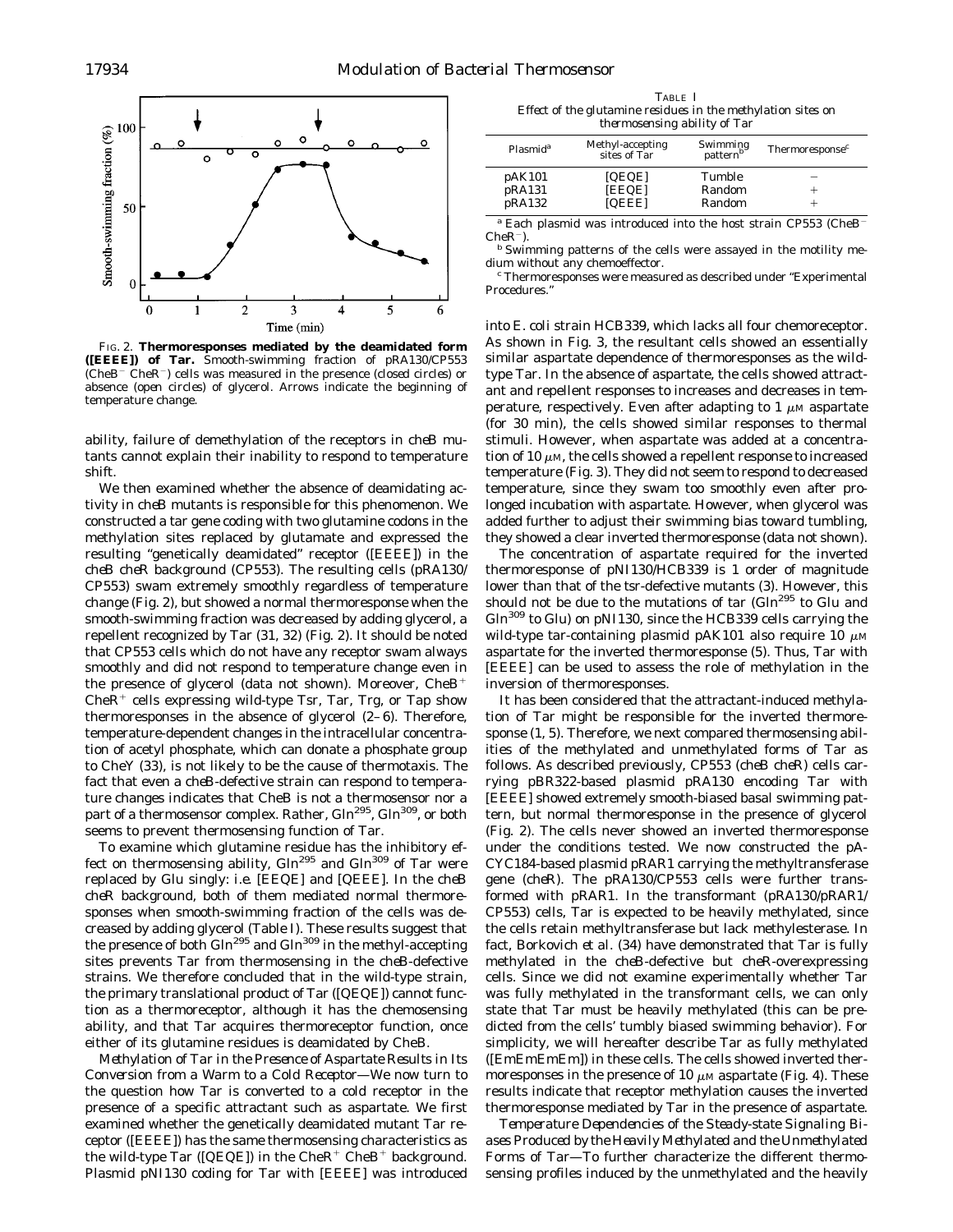

FIG. 3. **Aspartate-dependent inversion of thermoresponse mediated by the genetically deamidated mutant Tar ([EEEE]).** Thermoresponse of the pNI130/HCB339 (CheB<sup>+</sup> CheR<sup>+</sup>) cells was measured in the absence of any chemoeffector (*open squares*) or 30 min after addition of 1 μM (*closed triangles*) or 10 μM (*closed circles*) aspartate. *Arrows* indicate the beginning of temperature change.



FIG. 4. **Thermoresponses mediated by the heavily methylated form ([EmEmEmEm]) of Tar.** Smooth-swimming fraction of the  $pRA130/pRAR1/CP553$  (CheB<sup>-</sup> CheR<sup>+</sup>) cells was measured in the presence (*closed circles*) or absence (*open circles*) of 10 μM aspartate. *Arrows* indicate the beginning of temperature change.

methylated forms of Tar, we then examined the steady-state swimming patterns of cells with either of these two forms of Tar at various temperatures (Fig. 5).

The cells expressing Tar with [EEEE] (pNI130/CP553:  $CheB^-$  Che $R^-$ ) showed exclusively smooth swimming at all temperatures tested (from 15 to 35 °C). In the presence of 10% glycerol, however, they showed a temperature-dependent swimming pattern: almost all cells were tumbling at 15 °C, and as the temperature increased, the smooth-swimming fraction of the cells gradually increased and finally became almost 100% at about 30 °C or above. This profile of the unmethylated form of Tar is consistent with its warm receptor function. Moreover, the cells swam extremely smoothly in the presence of 1 or 10  $\mu$ M aspartate at all temperatures tested (data not shown). This indicates that in the absence of methylation, aspartate cannot convert Tar from a warm to a cold receptor.

The cells expressing Tar with [EmEmEmEm] (pNI130/  $pRAR1/CP553$ : CheB<sup>-</sup> CheR<sup>+</sup>) showed exclusively tumbling behavior at all temperatures tested (from 15 to 35 °C). In the presence of 0.1 mm aspartate, however, they showed a temperature-dependent swimming pattern: almost all cells tumbled at 30 °C or above and as the temperature decreased, the smoothswimming fraction of the cells increased and became about 75% at 15 °C. This profile is consistent with a cold receptor function.



FIG. 5. **Steady-state swimming patterns of cells having the unmethylated ([EEEE]) or the heavily methylated ([EmEmEmEm]) form of Tar at various temperatures.** Smoothswimming fraction of the pNI130/CP553 (CheB<sup>-</sup> CheR<sup>-</sup>; *A*) or pNI130/  $pRAR1/CP553$  (CheB<sup>-</sup> CheR<sup>+</sup>; *B*) cells was measured without addition of any chemoeffector (*open squares*) or 5 min after addition of 5% (*closed triangles*) or 10% (*closed circles*) glycerol (*A*) or 0.1 mM aspartate (*closed circles* in *B*).

Thus, we conclude that the methyl esterification of the specific glutamate residues is required for the conversion of Tar from a warm to a cold receptor in the presence of aspartate.

## DISCUSSION

In this study, we have demonstrated that the primary translational product of *tar* (Tar with [QEQE]) does not have thermosensing ability (Fig. 1), but acquires it by the deamidation of either Gln<sup>295</sup> or Gln<sup>309</sup> (Table I). The multifunctional nature of bacterial chemoreceptors has been exploited to isolate mutants defective only in the response for a specific chemoeffector, leading to the identification of the amino acid residues responsible for its recognition (for Tar and Tsr, see Refs. 5 and 35– 41). This is the first identification of a thermosensing-specific mutant form of the receptor, since it has been reported for Tar (35, 42) and Tsr (43) that covalent modifications of a receptor do not severely affect its ligand binding affinity.

One interpretation of the results presented here is that the methylation sites of Tar constitute at least a part of the region required for the recognition of temperature or thermotactic signal production. In this regard, it would be interesting to test whether a cytoplasmic fragment of Tar can mediate thermoresponse at all, since some cytoplasmic fragments of Tar and Tsr have been shown to retain abilities to produce chemotactic signals (44, 45).

We have also shown that the unmethylated ([EEEE]) and the heavily methylated ([EmEmEmEm]) forms of Tar function as a warm receptor and a cold receptor, respectively. The unmethylated form of Tar mediated a normal thermoresponse in the presence of glycerol (Fig. 2). However, under no conditions